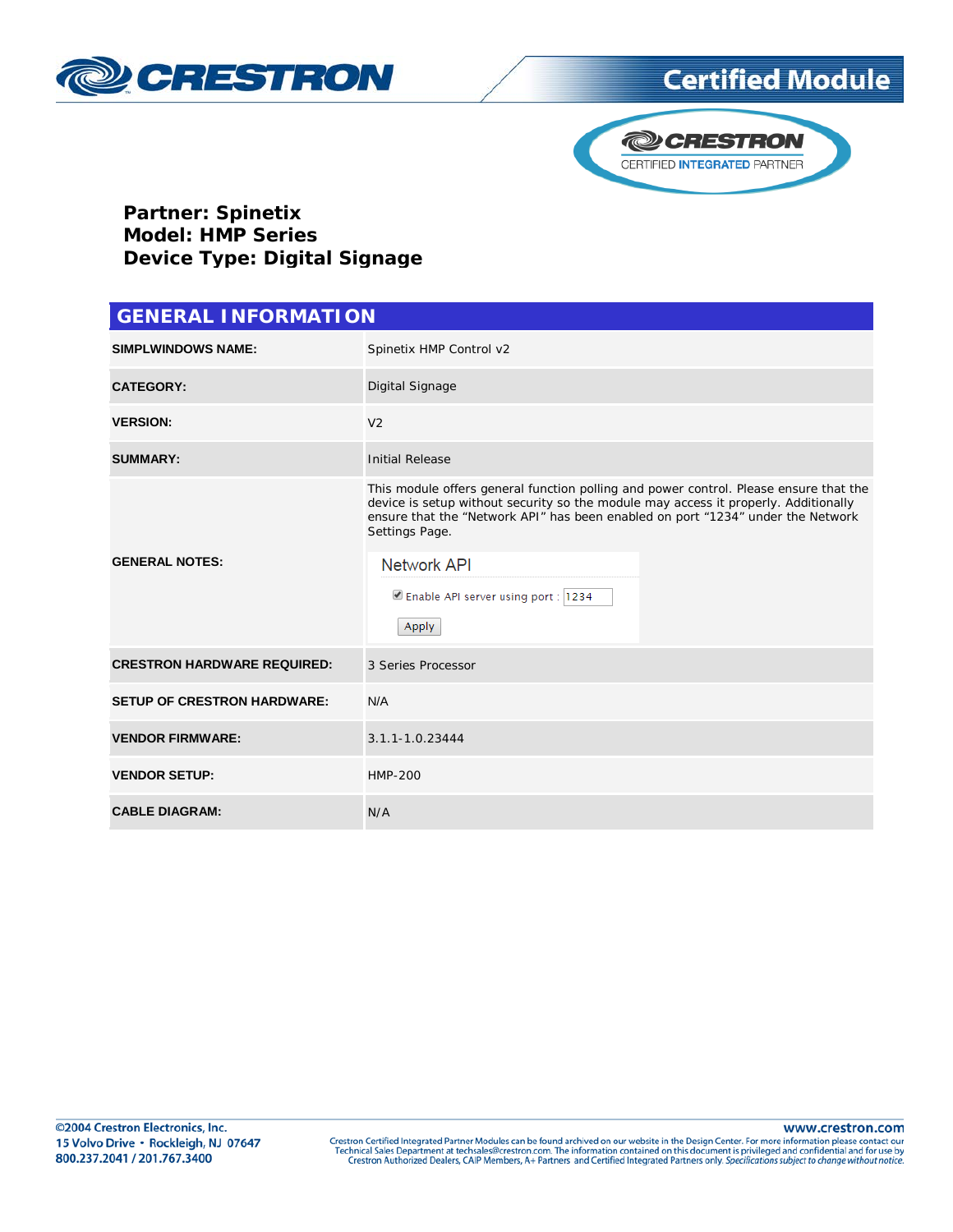

## **Certified Module**



**Partner: Spinetix Model: HMP Series Device Type: Digital Signage**

| <b>CONTROL:</b>      |    |                                                                                               |  |  |
|----------------------|----|-----------------------------------------------------------------------------------------------|--|--|
| <b>Initialize</b>    | D. | Latch to start connection.                                                                    |  |  |
| Select Media         | A  | Send in Analog Value to switch media. See Example Spinetix Program.                           |  |  |
| <b>Broadcast Msg</b> | S  | Allows for a broadcast message to be displayed over content. See Example<br>Spinetix Program. |  |  |
| Reboot               | D  | Pulse to Reboot the signage device.                                                           |  |  |
| Shutdown             | D  | Pulse to Shutdown the signage device. It must be manually restarted.                          |  |  |
| <b>IP</b> Address    | S  | IP Address of the Spinetix HMP Device.                                                        |  |  |
| <b>Polling Time</b>  | A  | Polling Time Between 5 and 120s (Default 10s)                                                 |  |  |

| <b>FEEDBACK:</b>        |   |                                                                |
|-------------------------|---|----------------------------------------------------------------|
| <b>Device_Connected</b> | D | Latches high to indicate current connection status.            |
| Select_Media_FB         | A | Provides feedback for current media selection.                 |
| Device_Name             | S | Provides Device Name as given in browser setup.                |
| Model_Num               | S | Provides Device Model Number.                                  |
| Serial_Num              | S | Provides Device Serial Number/Mac Address.                     |
| <b>Mode</b>             | S | Provides Current Device Mode.                                  |
| <b>Firmware</b>         | S | Provides Current Device Firmware.                              |
| <b>Uptime_Minutes</b>   | S | Provides Current Uptime in Minutes.                            |
| <b>Uptime_Hours</b>     | S | Provides Current Uptime in Hours.                              |
| Display_Type            | S | Provides current connected Display Connection Type (IE: HDMI). |
| Snapshot_URL            | S | Provides URL to see current signage content.                   |

www.crestron.com Crestron Certified Integrated Partner Modules can be found archived on our website in the Design Center. For more information please contact our<br>Technical Sales Department at techsales@crestron.com. The information contain